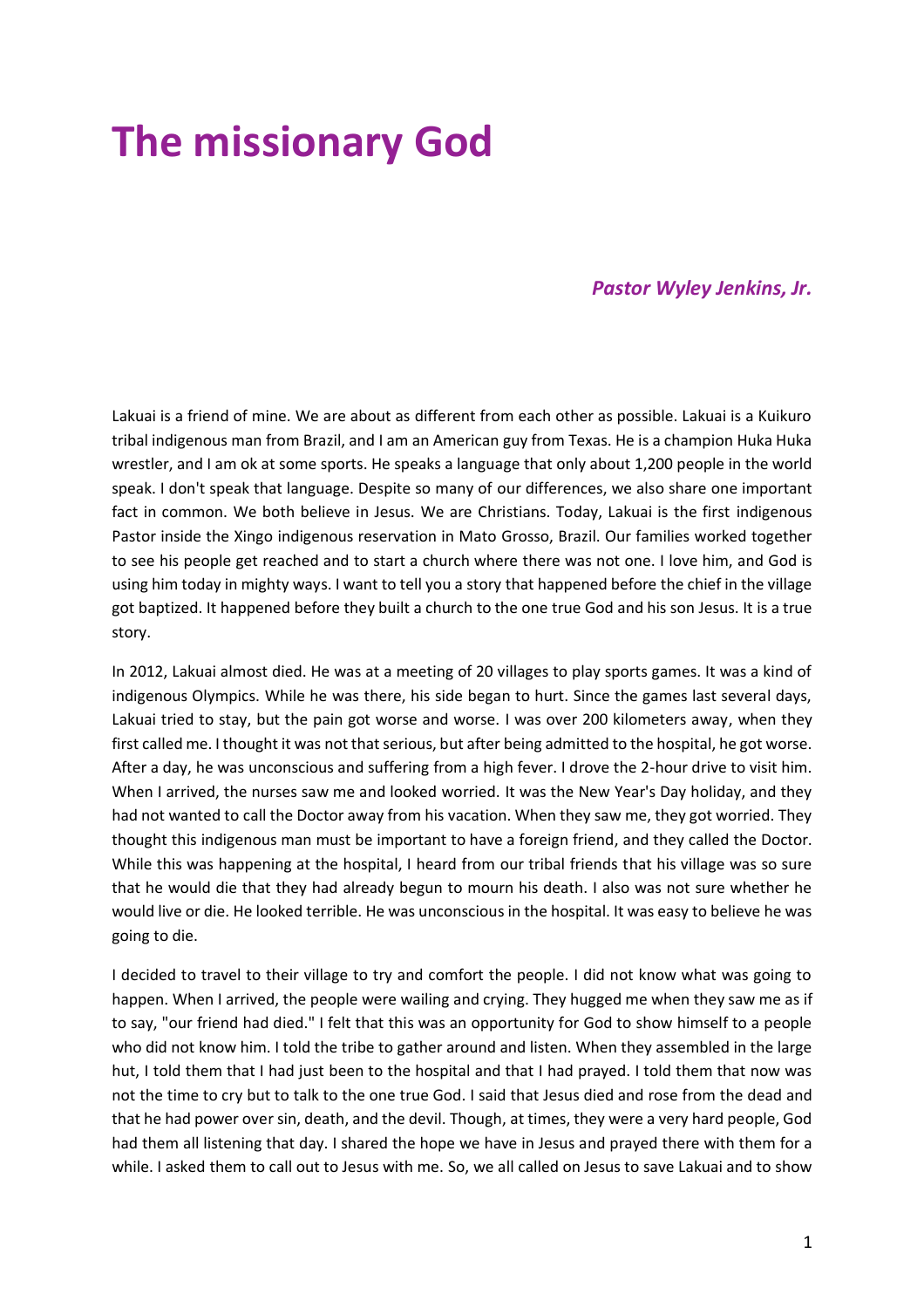his power to the people there. When I looked up, I saw that the chief was holding the short-wave radio receiver in his hand and that he had broadcast my words and prayer to the radios of the villages of the 13,000 people of the Xingo park. For about two hours, I wondered what would happen. If God let him die, would anyone believe? Would they blame Jesus? We found out later that his appendix had ruptured 48 hours before I arrived, but at the moment I had no idea what he had. The Doctor came right on time. Just an hour later and he would have died. Because of the grace of God, Lakuai is still alive, and he tells his story everywhere he goes.

Though God did many things during our time there, that moment was very big for us. We believe it was a very important tool to bring the whole village to Christ. They know that God is not obligated to heal anyone. As a matter of fact, many of them don't get better when I pray. But there is no doubt in their mind why Lakuai is alive. God kept him alive. I could have let my fear or my own human reasoning keep me from calling them together and praying. I am a fearful person at times. I could have changed the gospel to get better results. These were all temptations that missionaries and Pastors face. Missions is hard, and God's ways are not our ways. God could have prevented all that from happening, but he did not. That is what I would have done, but He chose for things to work out exactly as they did. Do you know why? Do you know why God acts in ways that sometimes seem like they are so opposite to ours? To answer the question correctly, you need to have a clear understanding of how and why God operates. If I were to ask you to finish the sentence "Missions is about\_\_\_\_\_\_\_", what would you say? Missions is about helping people? Missions is about seeing people get saved? Though these are true, there is a more foundational piece to Missions. Missions is about worship. In a book by Dr. John Piper called *Let the Nations Be Glad*, Dr. Piper's first few sentences changed my perspective and helped me so much on the Mission field:

*"Missions is not the ultimate goal of the church. Worship is. Missions exists because worship doesn't. Worship is ultimate, not missions, because God is ultimate, not man. When this age is over, and the countless millions of the redeemed fall on their faces before the throne of God, missions will be no more. It is a temporary necessity. But worship abides forever."* 

God is passionate about being worshiped. God wants to make himself known. God desires and deserves to be glorified. It is strange to me that I missed this truth for so many years. It is everywhere in the Bible and is the foundation of missions. God wants to save people in a way that brings Him glory, makes himself known and blesses us so we will worship him. God is awesome, and he wants people to know how awesome he is. God is glorious and deserves to be recognized because he is glorious. Missions is about God's desire to be worshiped. Jesus said:

## *"But the hour is coming, and is nowhere, when the true worshipers will worship the Father in spirit and truth, for the Father is seeking such people to worship him."* (John 4:24)

God is seeking worshipers. That is the point of missions. Missions exist because the nations don't know who made them or what he has done to bring them to himself. I want to help you see what God says. I want to show you how praise, worship, God's glory, and the good and salvation of men connect together in perfect harmony. Earlier today we prayed for the thousands of "UPG's" all over the world as well as those who don't know Christ right here. It is very practical and helpful to understand this because the three big causes for the lack of participation in Missions are fear of hardships, fear of competence, or discouragement at the results. When you see missions as worship, it can cure all three. It is my prayer that this would feel very practical and encouraging. Missions being focused on worship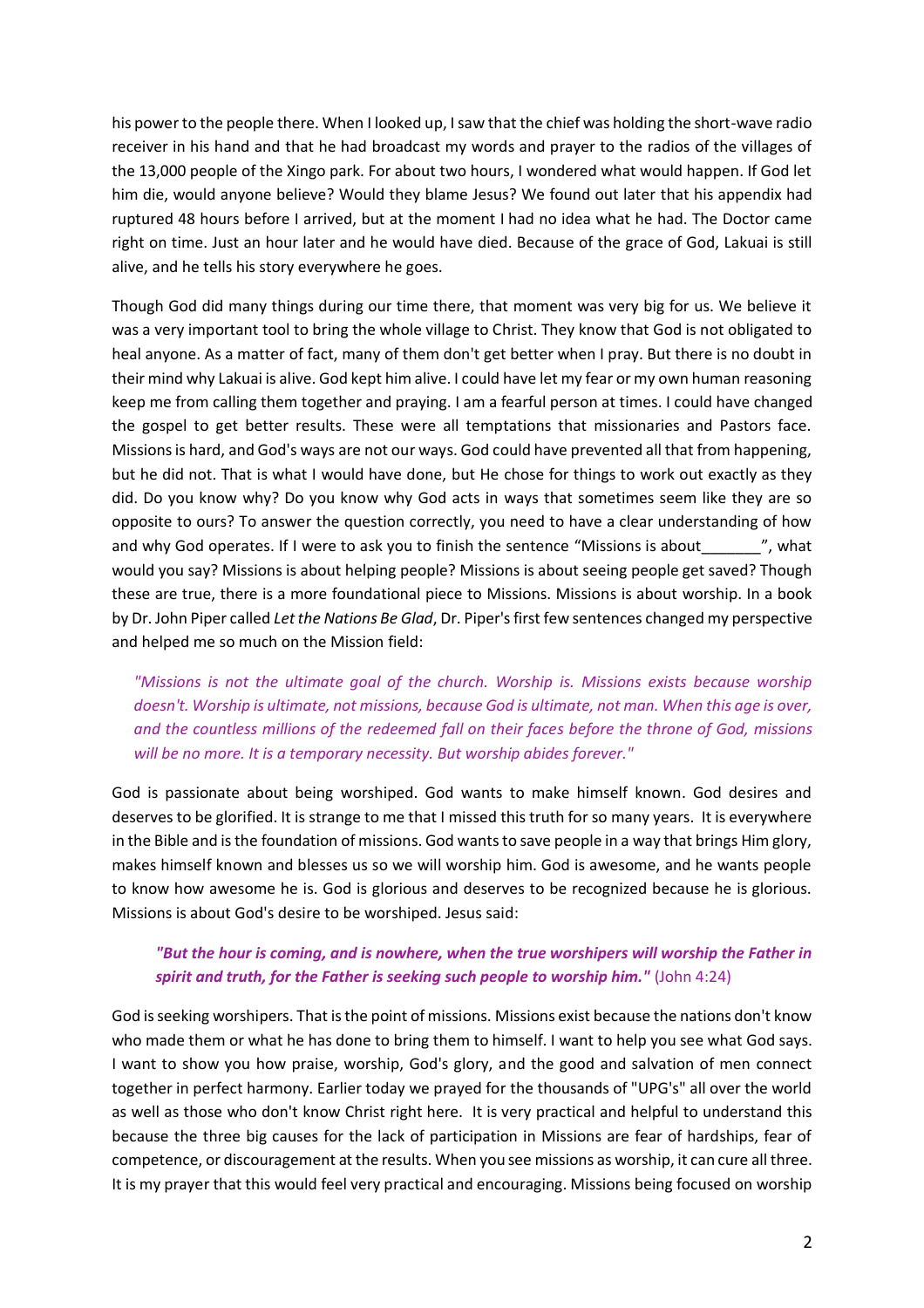means that Missions is for God's glory and Man's good. As we try and reach our neighbors, atheists, peoples of other faiths and those in faraway places, understanding that missions is about worship help us in at least three ways. We should expect hardships in missions because God gets more glory, the harder the challenge. We should expect God to use weak people and simple ways to bring himself more glory. We should expect that even when we feel like we have failed our mission, God will finish his. If you left today encouraged to face trials, encouraged that whatever knowledge or ability you have it is enough for God to do amazing things, and encouraged that he will accomplish the Mission, then you will have begun to live in a way that is missional. Whether you are a missionary, a mother, a businessman, or a student, your mission begins and ends with God. If your goals in missions do not match his goals, you will be frustrated or discouraged or even apathetic. Let me give you three encouraging thoughts from the understanding that Missions is about worship:

- **1.** God chooses difficulties because they give him a chance to be known and worshipped.
- **2.** God chooses weak people and simple methods to inspire worship of the real hero.
- **3.** God's Mission will be accomplished even if we fail ours.

## **1. God chooses difficulties because they give him a chance to be known and worshipped**

Do you know the story of the parting of the Red Sea? The Israelites were in slavery, and God sent Moses to them to free them. Through Moses, God sent a series of judgments on Egypt, and they eventually let the people go. God brought the people into the desert, and the Bible tells us, in Exodus 14, the story of the parting of the Red Sea:

*"Then the Lord said to Moses, <sup>2</sup><<Tell the people of Israel to turn back and encamp in front of Pi-hahiroth, between Migdol and the sea, in front of Baal-zephon; you shall encamp facing it, by the sea. <sup>3</sup> For Pharaoh will say of the people of Israel, 'They are wandering in the land; the wilderness has shut them in.' <sup>4</sup> And I will harden Pharaoh's heart, and he will pursue them, and I will get glory over Pharaoh and all his host, and the Egyptians shall know that I am the Lord.>> And they did so." (*Exodus 14:1-4)

God goes on to part the very water of the sea so that the Israelites pass on the ground. God writes the story in such a way that he gets the most glory possible. He does what he does to inspire worship. He makes the Israelites camp by the sea, when he easily could have led them to total safety in another direction. God chose to cause them to be trapped. He hardens Pharaoh's heart so that he chases the Israelites, when he could have softened it. The army that the Pharaoh brought to do battle terrified many of the Israelites. They were panicking, but even their fear was not an accident. God made it happen in such a way that he would receive the maximum glory from it. Remember that God wants worshipers. What is interesting is that directly after the miracle of Exodus 14 comes the song of Exodus 15. In Exodus 15:11 Moses sings a thought I have had so often on the mission field:

## *"Who is like you, O LORD, among the gods? Who is like you, majestic in holiness, awesome in glorious deeds, doing wonders?"*

"Why does your God answer your prayers?" the indigenous people asked me. Why is your God so much more powerful than ours? They really asked me these questions. God is real, and he wants us to live in faith, not fear. If God wants there to be amazing and awe-inspiring stories of God's power,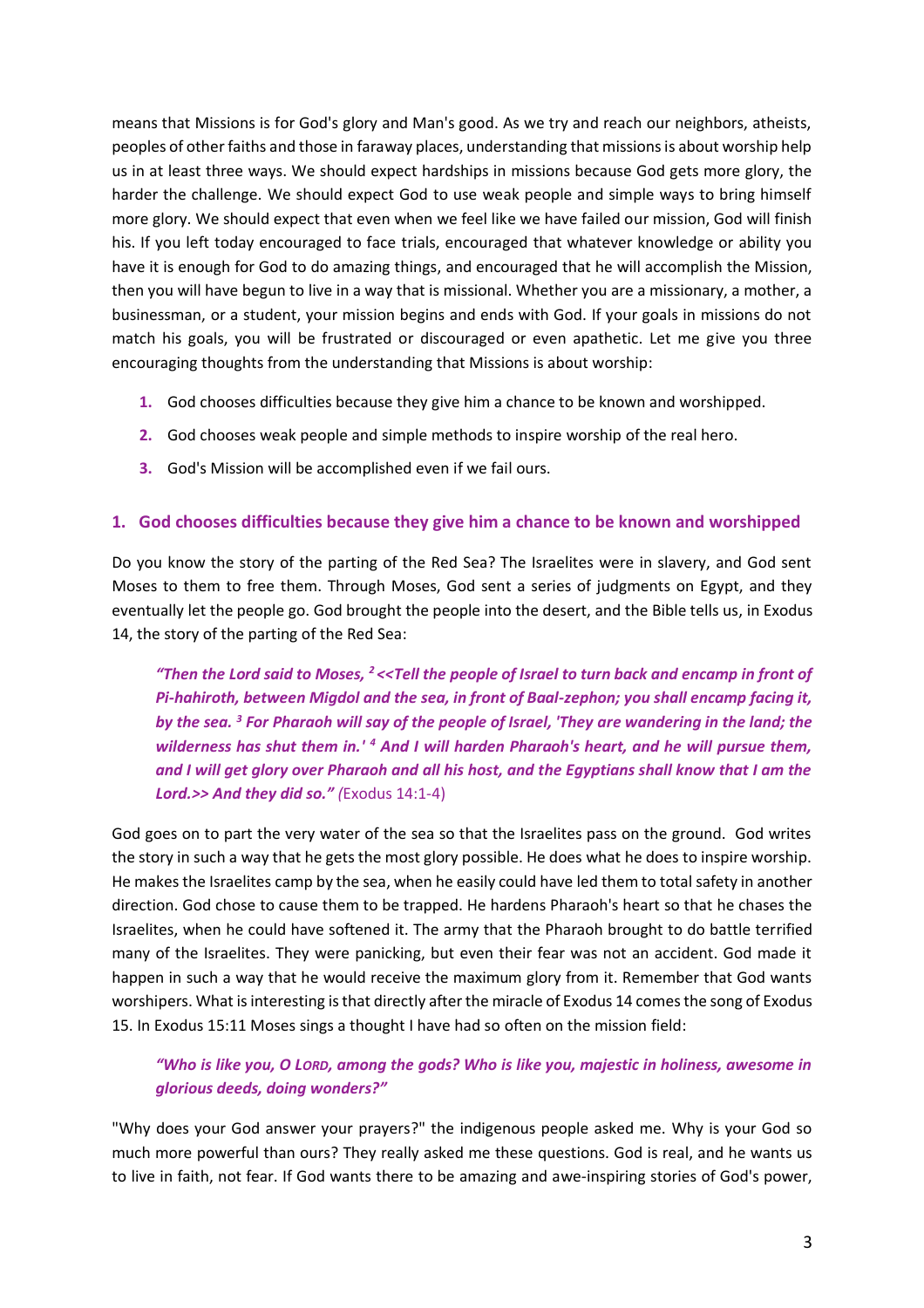then there must be hardships. Missions is hard, so that when God overcomes the greatest obstacles, he will be the one to get the glory. Missions is hard, so that when God's people persevere years and years without one convert, they will ask what makes these people fight on. God makes it hard on missionaries because he gets more glory that way. Don't you see? You don't need to be afraid to be a missionary. You don't need to be afraid of what your neighbor thinks of you. Trust in God. Be people of faith. Believe that the God of the Red Sea will make a way. Keep loving them. Keep smiling. Keep having faith. Don't have fear.

My wife's mother runs a ministry in the largest urban slum in Central America. They have gospel outreach, schools for children, medical help, and much more. The famous "18 street" gang, tried to force her to give the money that was for the mission there to them. They threatened to kill her. She said that she was ready to die. One day not long after that, they called and said if she was not afraid for herself, then they would kill her son. We thought that it might be a trick, but they said, "Is he on a school bus with such and such license plate? Is he wearing clothes like this? You have a day to decide if you want him to live or die." My Mom in law told my brother in law that night. They prayed together, and my 15-year-old brother in law looked at my Mom in law and said, I am ready to die. What can they do to me? If I die, I will be with Jesus. Don't let them steal the money. When they heard that, they gave up. Eventually, the gang leaders were killed or imprisoned. Today, my wife's family is fine and have never paid a gang. Why do you think that trials and difficulties are bad? The best heart inspiring stories come from trials. Don't steal glory from God by fearing or avoiding trials and sufferings. In our library, you will see many biographies of famous Christians. Many of those stories are the stories of missionaries. But all the stories are stories of the work of God. Pick them up. There is not one that you will not see the glory of God in trials and problems. My desire is that God would do through you things that bring him glory.

## **2. God chooses weak people and simple methods to inspire worship of the real hero**

Do you know the story of David and Goliath? The Philistines during the days of Saul the King were bullies to Israel. They were bigger, stronger and better equipped, and because of that, they abused Israel. They oppressed the people. On top of that, the chief bully of bullies was a huge giant of a man named Goliath. The Bible says he was between 8-9 feet tall. Israel did not have anybody that big to fight the giant. Only one teenage boy named David had the faith to face him in battle. The interesting thing is what David says before they fight. 1 Samuel 17:45-47:

*" <sup>45</sup> Then David said to the Philistine, 'You come to me with a sword and with a spear and with a javelin, but I come to you in the name of the Lord of hosts, the God of the armies of Israel, whom you have defied. <sup>46</sup> This day the Lord will deliver you into my hand, and I will strike you down and cut off your head. And I will give the dead bodies of the host of the Philistines this day to the birds of the air and to the wild beasts of the earth, that all the earth may know that there is a God in Israel, <sup>47</sup> and that all this assembly may know that the Lord saves not with sword and spear. For the battle is the Lord's, and he will give you into our hand.'"*

What does David mean? He means that when he has killed Goliath, it will be obvious that it was a miracle. Little boys with slings don't kill giants in armor; only God can do that. God does not only want to rescue Israel; he wants to make his name famous. The way David acts for the fame of God is one of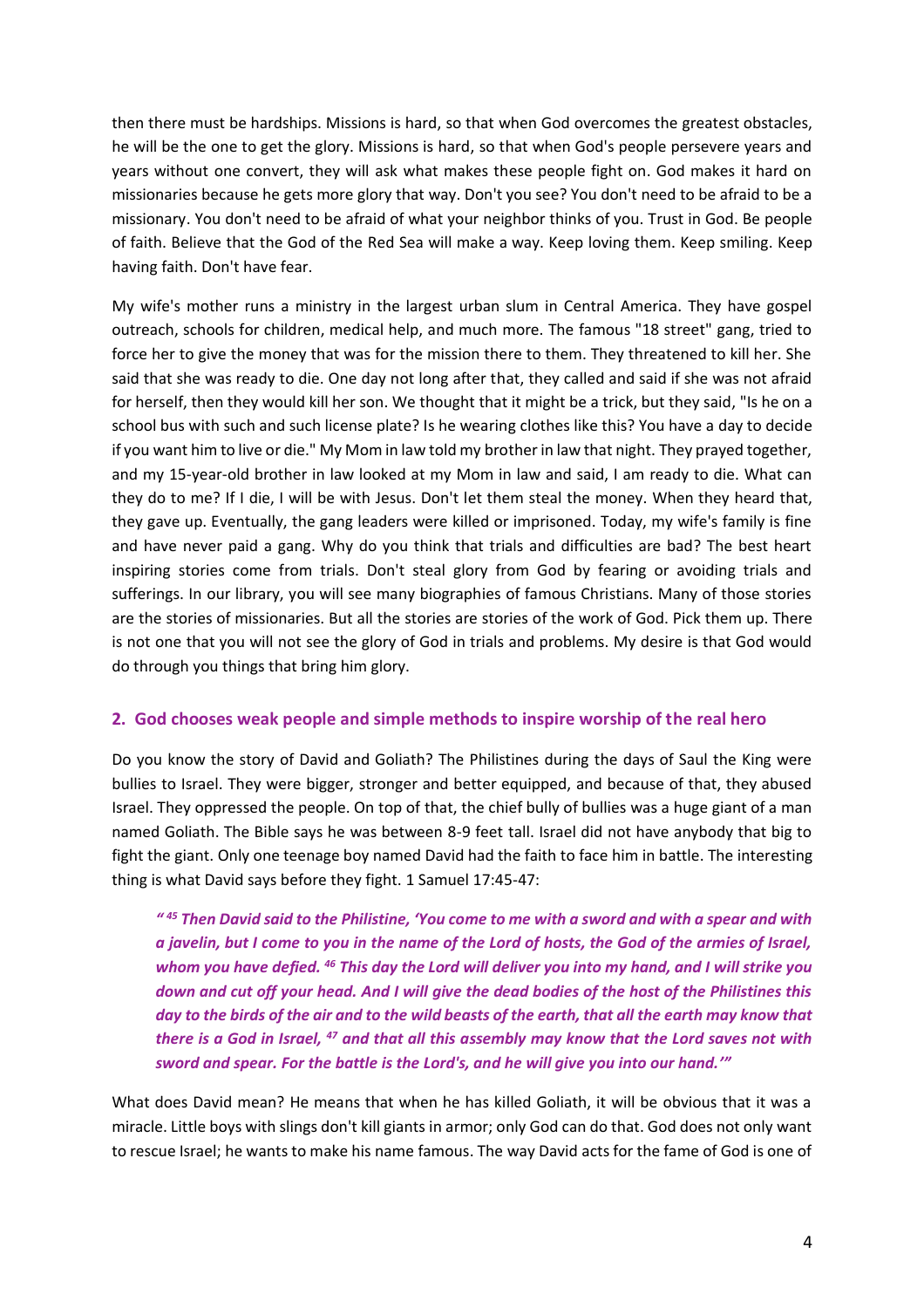the clearest signs that his words are really from the Holy Spirit. David, as a youth, leads Israel to victory, and God is worshipped.

Missions is giant killing. However, don't forget that God does not need giants to kill giants. God uses the weak. He uses the unexpected. He uses those who are suffering. He uses the uneducated. He uses those who cannot speak the language well. He uses the fearful and the broken when they cry out to him. David could not even fit in the armor they offered him. You can do missions because missions is not about you, it is about God. That should be a relief for you. It is for me. Most of the time, I really don't know what to do. Seminary helped. Missions training helped, but nobody can prepare you for someone coming inside a church with a gun. That happened to us once. No one told me people did not want to be saved. No one told me that people would not serve me a coke for being a white person. No one told me that I would stand over a bed, praying that my son would not die. I had to learn that only God can really do missions. No one can prepare you for everything you will face. I cannot teach you how to win every argument because I do not know all the answers. What I do know took years to learn, and I am still learning things. You can't wait until you have a doctorate before you share with people. Don't think that you are not able to share. Could you imagine David saying, "I will lift weights until I am muscular, then I will learn every fighting tactic, and when I am perfect, I will fight." The glory in the story is not in David's ability, but in David's weakness and God's power.

We must do our part. We must learn all we can learn and pray all we can pray, but it is God who will win the battle. A boy brought two pieces of bread and five small fish to Jesus. It cost him. It may have been all he had, but when Jesus took it, he multiplied it and fed the masses. If Jesus changed the world through simple men, he can use you and me. Why are we afraid? Many Christians shake with fear before Atheism. They shake with fear before people of other religions. They shake with fear before the scientist who twists science to disprove God. They are like the Israelites who shook before Goliath. So yes, there are still Goliaths, but where are the Davids of this generation? Are you willing to answer the call? If you would just understand that God can use you just as you are, you would join the mission in some way. May God raise up this church to be a church filled with Davids. Do you know the greatest comfort I have about missions? It is this one.

## **3. God's mission will be accomplished even if we fail ours**

*"After this I looked, and behold, a great multitude that no one could number, from every nation, from all tribes and peoples and languages, standing before the throne and before the Lamb, clothed in white robes, with palm branches in their hands, <sup>10</sup> and crying out with a loud voice, 'Salvation belongs to our God who sits on the throne, and to the Lamb!' <sup>11</sup> And all the angels were standing around the throne and around the elders and the four living creatures, and they fell on their faces before the throne and worshiped God, <sup>12</sup> saying, 'Amen! Blessing and glory and wisdom and thanksgiving and honor and power and might be to our God forever and ever! Amen.'"* (Revelation 7:9-12)

God, in his infinite kindness, has shown us the end he has planned. Those people groups will be reached. I am not sure of every detail of Revelation, but this passage is clear. God wins. His Mission will be accomplished. Even when you are rejected, His Mission will prevail. Even when it is impossible, Jesus will reach them. All people are sinners. They are hard-hearted, blind, spiritually sick, and they are under the reign of death and the devil. It looks as though the waters of judgment get them. They